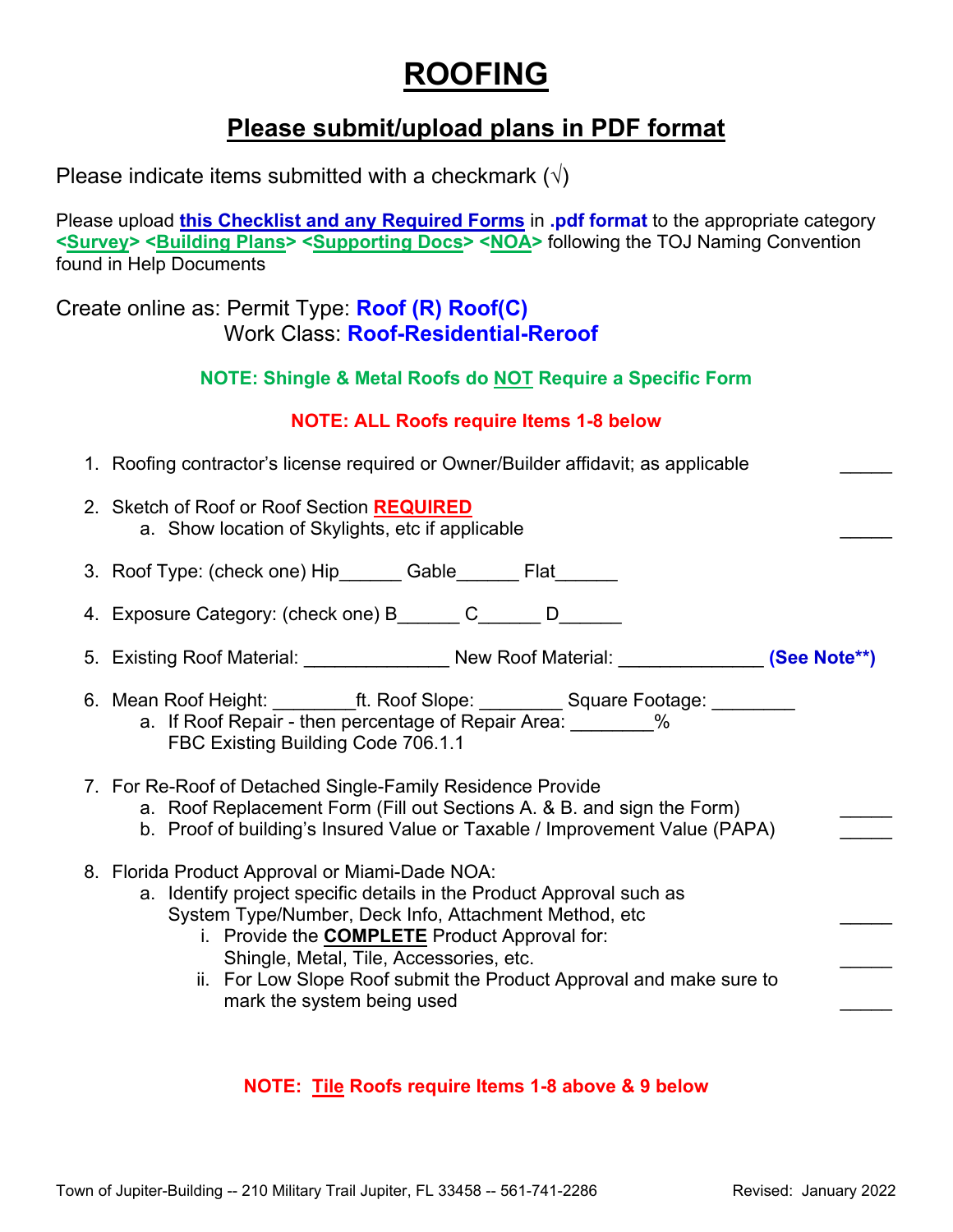# **ROOFING**

- 9. Concrete & Clay Tile Roofs, Provide the following items:
	- a. Tile Installation Form (Fill out and Sign)
	- b. FRSA Tables 1A & 1 circle info used to calculate Field Fasteners for base sheet \_\_\_\_\_

**NOTE:** ALL Product Approvals **MUST** be Florida or Miami-Dade not a combination

### **NOTE:** Miami-Dade Tile NOA **REQUIRES** a Static Field Uplift Test for Adhesive or Mortar application

#### **NOTE:** Flat Roofs **REQUIRE** Items 1-8 above & 10 below

- 10.Low Slope Roof (Flat), Provide the following items:
	- a. Low Slope Roof Form (Fill out and Sign)
		- i. Pay special attention to Perimeter & Corner Fastening Densities to comply with Enhanced Uplift Requirements pursuant to the Product Approval & Roofing Application Standard No 117 (RAS 117) and/or Engineer's calculations
	- b. Identify the System Number & **ALL** pertinent information in the Product Approval
	- c. If the Design Pressures for the system being used do not meet the requirements for the Wind Exposure then provide calculations from a Florida Licensed Engineer \_\_\_\_\_

## **NOTE:**

- **\*\***Where addition or replacement of roofing results in additional dead load greater than 5% a Structural Analysis is required and shall comply with gravity load requirements of FBC-Bldg
- $\triangleright$ Minimum slope for flat roof is  $\frac{1}{4}$ " in 12". For a re-roof application, it is 1/8" in 12"
- Plastic roof cement between eave shingles and metal drip edge for fiberglass/asphalt shingles
- Old shingles shall be removed
- Solid sheathing is required
- Roof inspections required: Sheathing, Tin Tag, In Progress and Final

#### • **NO Photos or Engineer's Letters accepted in Lieu of Inspections**

 $\triangleright$ When tiles are foam or mortar adhered, FBC requires the underlayment to meet the wind uplifts for the tile. If a base sheet is mechanically fastened the anchors must be designed pursuant to Table 1A and Table 1 of the FRSA 6th Edition Florida High Wind Concrete and Clay Tile Installation Manual (2 Rows at 12 inches will not comply)

# **IMPORTANT NOTICE**

### **IF RESIDENT LIVES IN DEED RESTRICTED COMMUNITY PLEASE CONTACT HOA TO DETERMINE IF ASSOCIATION APRROVAL IS REQUIRED TOJ BUILDING DEPARTMENT CANNOT ENFORCE ASSOCIATION REGULATIONS**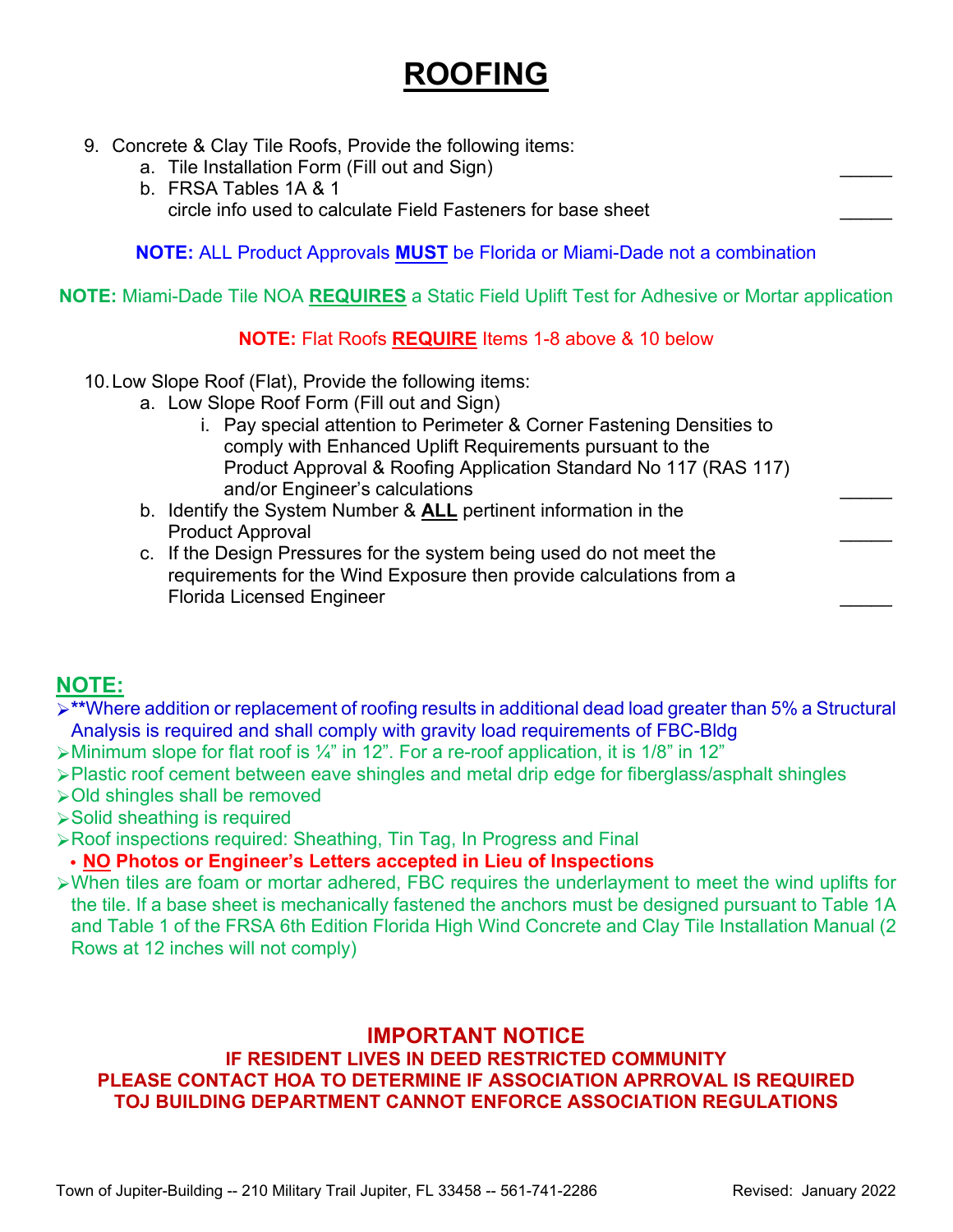

Town of Jupiter Building Department Concrete & Clay Tile Installation Application

|                            |                                           | Address Permit #                                                                                          |                    |                                      |  |
|----------------------------|-------------------------------------------|-----------------------------------------------------------------------------------------------------------|--------------------|--------------------------------------|--|
|                            |                                           | 1. Scope of Work: New Roof Re-Roof Roof Slope Mean Roof Height                                            |                    |                                      |  |
|                            | 2. Underlayment System:                   | 30/90                                                                                                     |                    | Self Adhered Direct to Deck          |  |
|                            |                                           | Self Adhered over 30                                                                                      |                    |                                      |  |
|                            |                                           |                                                                                                           |                    |                                      |  |
|                            |                                           |                                                                                                           |                    |                                      |  |
|                            |                                           | *THE ROOF TILE UNDERLAYMENT PRODUCT APPROVAL SHALL BE SUBMITTED*                                          |                    |                                      |  |
|                            |                                           | *THE ROOF TILE PRODUCT APPROVAL SHALL BE SUBMITTED*                                                       |                    |                                      |  |
|                            |                                           |                                                                                                           |                    |                                      |  |
|                            |                                           |                                                                                                           |                    |                                      |  |
|                            | 5. Proposed Field Tile Attachment Method: | Mechanical Attachment Identify Type __________, Size _________ and # of Fasteners ________                |                    |                                      |  |
|                            |                                           |                                                                                                           |                    |                                      |  |
|                            |                                           | *PRODUCT APPROVAL SHALL BE SUBMITTED*                                                                     |                    |                                      |  |
|                            |                                           | FBC Approved Pre-Bagged Mortar                                                                            |                    |                                      |  |
|                            |                                           |                                                                                                           |                    |                                      |  |
|                            | 5. Proposed Ridge Detail                  |                                                                                                           |                    |                                      |  |
|                            |                                           |                                                                                                           |                    |                                      |  |
|                            |                                           |                                                                                                           |                    | *Product Approval shall be submitted |  |
|                            |                                           | RAS Manual -Attach detail from manual                                                                     |                    |                                      |  |
|                            |                                           |                                                                                                           |                    |                                      |  |
|                            |                                           |                                                                                                           |                    |                                      |  |
|                            |                                           | FRSA/TR1 07 320/08-05-Identify ridge beam straps and fasteners below.                                     |                    |                                      |  |
|                            |                                           | Number of Fasteners on each                                                                               |                    | Basic Wind Speed, V (mph)<br>140     |  |
| Roof Sheathing<br>(inches) | Exposure                                  | side of Ridge Boards                                                                                      | Strap Width        | Center to Center Spacing (inches)    |  |
|                            |                                           | $1 - #8$                                                                                                  | $3/4$ <sup>2</sup> | 18                                   |  |
|                            | B                                         | $2 - #8$                                                                                                  | $1 - 1/2$ "        | 31                                   |  |
| 15/32"                     |                                           | $1$ - $\#8$                                                                                               | $3/4$ ''           | 13                                   |  |
|                            | $\mathbf C$                               | $2 - #8$                                                                                                  | $1 - 1/2$ "        | 23                                   |  |
|                            |                                           | $1 - #8$                                                                                                  | $3/4$ <sup>2</sup> | 19                                   |  |
|                            | B                                         | $2 - #8$                                                                                                  | $1 - 1/2$ "        | 31                                   |  |
| 19/32"                     |                                           | $1 - #8$                                                                                                  | $3/4$ <sup>*</sup> | 14                                   |  |
|                            | $\mathsf{C}$                              | $2 - #8$                                                                                                  | $1 - 1/2"$         | 23                                   |  |
|                            |                                           |                                                                                                           |                    |                                      |  |
|                            |                                           | FBC Approved Pre-bagged Mortar: Requires calculation of hip & ridge tile design pressure                  |                    |                                      |  |
|                            |                                           | (This calculation is based upon AVERAGE width and EXPOSED length of hip and ridge tile to be              |                    |                                      |  |
| installed)                 |                                           |                                                                                                           |                    |                                      |  |
|                            |                                           |                                                                                                           |                    |                                      |  |
|                            |                                           | AVERAGE WIDTH $\_\_\_\_\_\_\$ $\times$ EXPOSED LENGTH $\_\_\_\_\_\_\_$ $\div$ 144 = $\_\_\_\_\_\_\_$ AREA |                    |                                      |  |
|                            |                                           | $AREA \times 77.7 =$ PSF                                                                                  |                    |                                      |  |
|                            |                                           |                                                                                                           |                    |                                      |  |
|                            |                                           | THE PSF OF THE FBC APPROVED PRE-BAGGED MORTAR MUST MEET OR EXCEED THE                                     |                    |                                      |  |
|                            |                                           | CALCULATED DESIGN PRESSURE OF THE ROOF                                                                    |                    |                                      |  |
|                            |                                           | CONSULT 5 <sup>TH</sup> EDITION FRSA HIGH WIND MANUAL FOR TILE INSTALATION                                |                    |                                      |  |
|                            |                                           |                                                                                                           |                    |                                      |  |
|                            |                                           |                                                                                                           |                    | Date $\equiv$                        |  |

Rev 8/16/16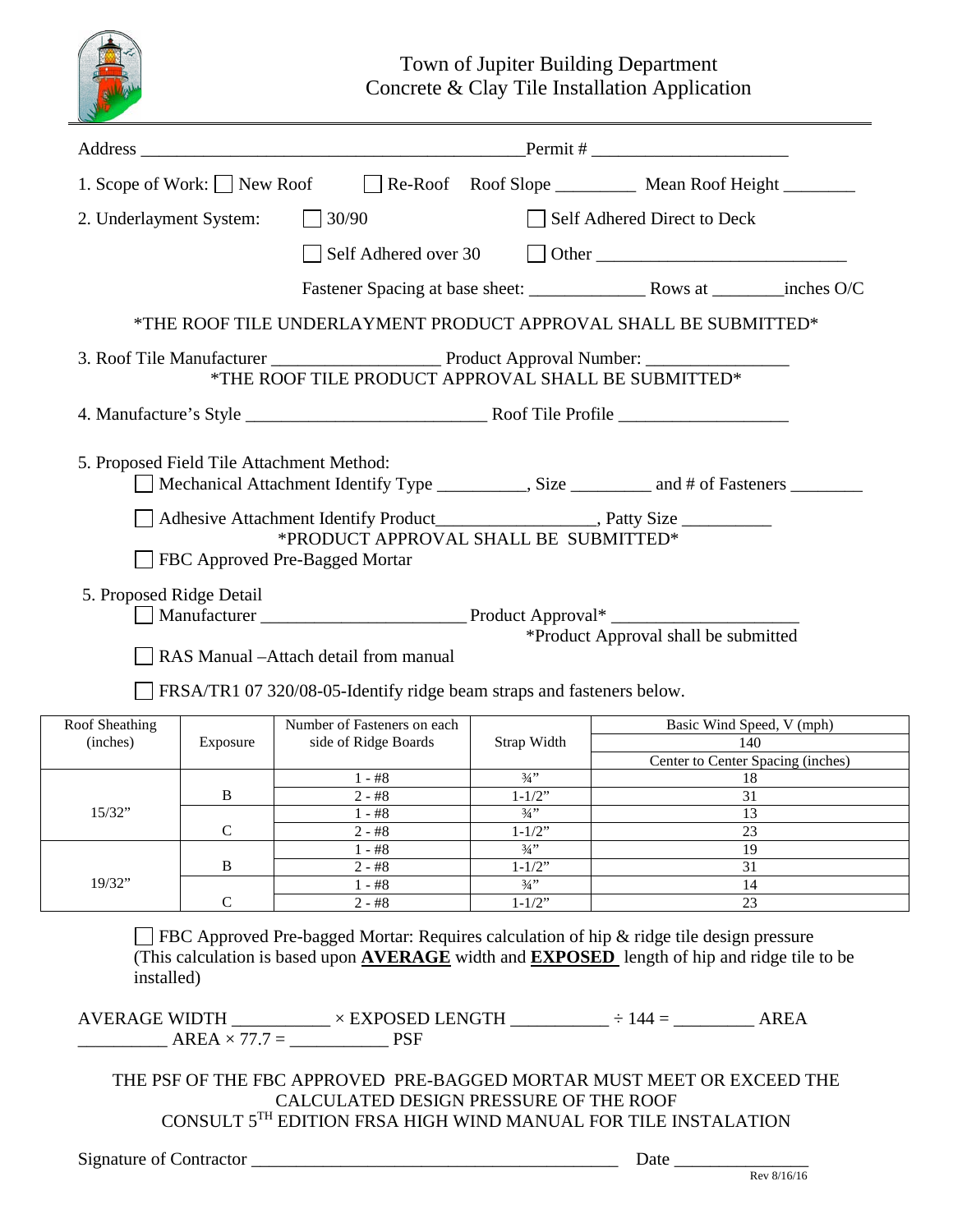

# *Town of Jupiter Building Department*

| Low Slope Roof Information (Built-up or Modified ≤ 2:12)                                                                                                                                                                                                                                                                                                                                                                                                                                                                                                      |           |                                                                                                               | Tracking No. ______________ |  |  |  |  |  |  |
|---------------------------------------------------------------------------------------------------------------------------------------------------------------------------------------------------------------------------------------------------------------------------------------------------------------------------------------------------------------------------------------------------------------------------------------------------------------------------------------------------------------------------------------------------------------|-----------|---------------------------------------------------------------------------------------------------------------|-----------------------------|--|--|--|--|--|--|
| Fill in the specific roof assembly components below as applicable. MRH______SLOPE_____/12                                                                                                                                                                                                                                                                                                                                                                                                                                                                     |           |                                                                                                               |                             |  |  |  |  |  |  |
|                                                                                                                                                                                                                                                                                                                                                                                                                                                                                                                                                               |           |                                                                                                               |                             |  |  |  |  |  |  |
| Minimum Wind Uplift Pressures: (identify worst-case default values below for Category II buildings or<br>specify other from FBC B1609, R301.2.1 FBC-Res, ASCE 7-10, RAS-128, or by design professional as<br>applies)<br>Exposure C, 30' Ht or less: (P1) Field: <b>43.68psf</b> (P2)Perimeters: <b>73.25psf</b> (P3) Corners: <b>110.3psf</b><br>Exposure D, 30' Ht or less: (P1) Field: 51.8psf (P2) Perimeters: 86.85psf (P3) Corners: 130.77psf<br>Other:<br>Exposure: ___, Ht: ____ (P1) Field: ____psf, (P2) Perimeters: ____psf, (P3) Corners: ____psf |           | Exposure B, 30' Ht or less:(P1) Field: <b>31.2psf</b> (P2) Perimeters: <b>52.32psf</b> (P3) Corners: 78.78psf |                             |  |  |  |  |  |  |
| <b>Fastener Spacing for attachment</b>                                                                                                                                                                                                                                                                                                                                                                                                                                                                                                                        |           |                                                                                                               |                             |  |  |  |  |  |  |
| (1) Field: ____________________in. o/c for laps & _______________ rows @ ______________in. o/c                                                                                                                                                                                                                                                                                                                                                                                                                                                                |           |                                                                                                               |                             |  |  |  |  |  |  |
| (2) Perimeter: ________________in. o/c for laps & _______________ rows @ ______________in. o/c                                                                                                                                                                                                                                                                                                                                                                                                                                                                |           |                                                                                                               |                             |  |  |  |  |  |  |
| (3) Corners : ______________in. o/c for laps & ______________ rows @ ____________in. o/c                                                                                                                                                                                                                                                                                                                                                                                                                                                                      |           |                                                                                                               |                             |  |  |  |  |  |  |
|                                                                                                                                                                                                                                                                                                                                                                                                                                                                                                                                                               |           |                                                                                                               |                             |  |  |  |  |  |  |
| Insulation Base Layer (If Applicable):                                                                                                                                                                                                                                                                                                                                                                                                                                                                                                                        |           |                                                                                                               |                             |  |  |  |  |  |  |
|                                                                                                                                                                                                                                                                                                                                                                                                                                                                                                                                                               |           |                                                                                                               |                             |  |  |  |  |  |  |
| Insulation Top Layer (If Applicable):                                                                                                                                                                                                                                                                                                                                                                                                                                                                                                                         |           |                                                                                                               |                             |  |  |  |  |  |  |
|                                                                                                                                                                                                                                                                                                                                                                                                                                                                                                                                                               |           |                                                                                                               |                             |  |  |  |  |  |  |
| <b>Number of Fasteners Per Insulation Board:</b>                                                                                                                                                                                                                                                                                                                                                                                                                                                                                                              |           |                                                                                                               |                             |  |  |  |  |  |  |
| Field: _______________ Perimeter: _____________ Corner: ____________                                                                                                                                                                                                                                                                                                                                                                                                                                                                                          |           |                                                                                                               |                             |  |  |  |  |  |  |
| Contractor/Owner Builder                                                                                                                                                                                                                                                                                                                                                                                                                                                                                                                                      | Signature |                                                                                                               | Date                        |  |  |  |  |  |  |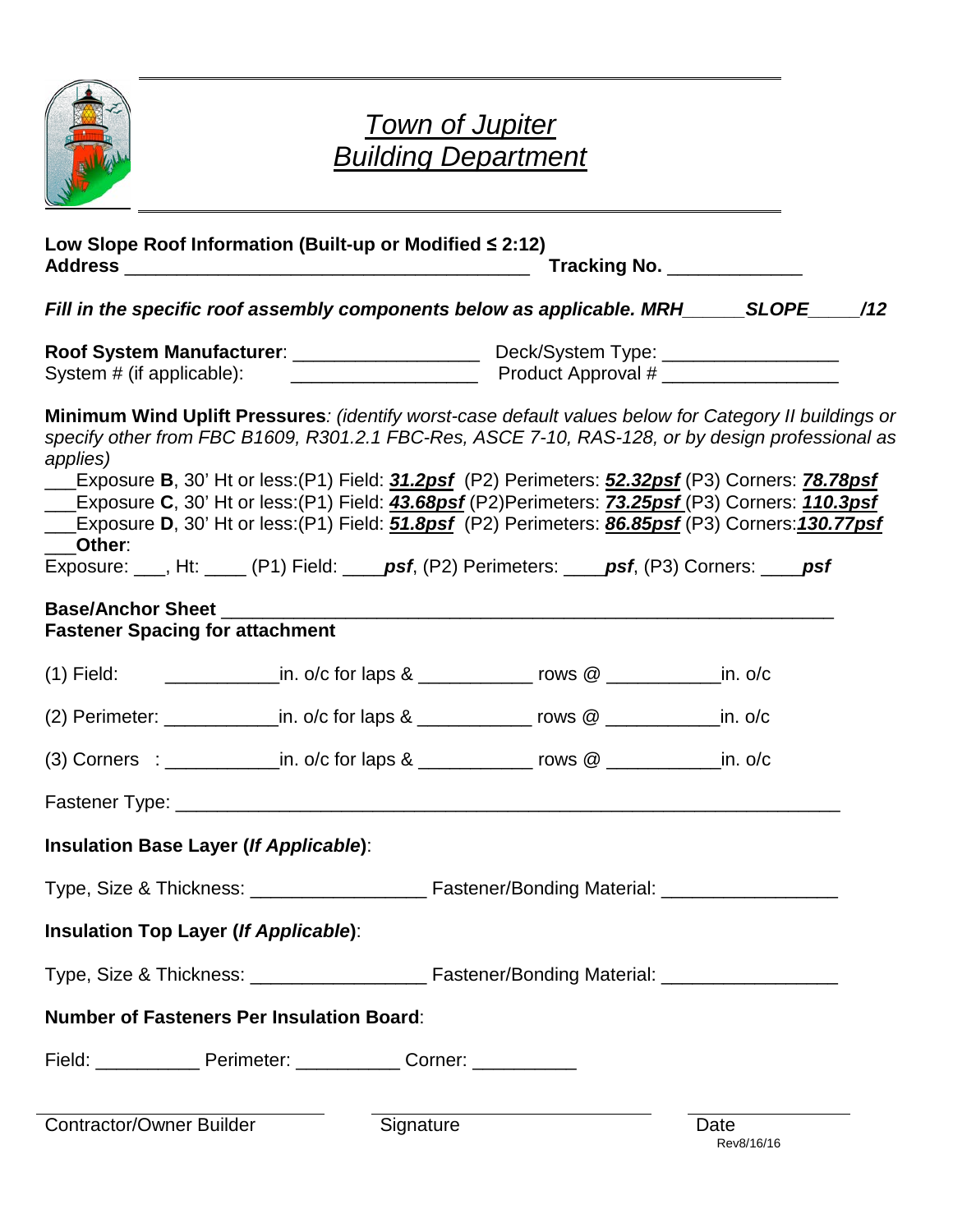

# Town of Jupiter Building Department Roof Replacement for Detached **Single Family Dwellings ONLY**

#### FS 553.844

Property Address: example and the example of the example of the example of the Permit No.

A. Secondary Water Barrier pursuant to 611.7 FBC Existing

1. Specify proposed method of secondary water barrier installation:

 $\Box$  Roof sheathing joints covered with a minimum 4" wide self-adhering polymer modified bitumen tape applied directly to sheathing. Tape must be covered with an underlayment system as required for the roofing system.

Entire roof deck covered with a self-adhering polymer modified bitumen cap sheet. No additional underlayment is required for new installation unless required by the product approval or manufacturer.

 $\Box$  An underlayment comprised of a layer of asphalt impregnated approved #30 felt fastened with 1" round plastic cap or metal cap nails, attached to a nailable deck in a grid pattern of 12 inches (305mm) staggered between the overlaps, with 6-inch (152mm) spacing at the overlaps. (For slopes of 2:12 to 4:12 an additional layer of felt shall be installed. An approved synthetic underlayment may be used if fastened per the manufacturer's approved specifications.)

□ Cement/clay tile roof is deemed to comply.

 $\Box$ Roof < 2:12 is deemed to comply.

2. Specify secondary water barrier:

**Manufacturer** 

B. Roof to Wall Connections pursuant to 611.8 FBC Existing

1. Specify proposed method of compliance:

The permit for construction of the home was applied for on or after January 1, 1988.

The taxable value or  $\Box$  insured value is less than \$300,000, evidence is included.

Existing roof to wall connections have been certified by an engineer/architect for compliance with required uplift capacities or prescriptive guidelines. (Report must be included.)

Applicant is requesting building department personnel to research archived plans to determine if the existing structure complies with the uplift guidelines. By choosing this option the applicant agrees to research fees by staff to be billed at \$75.00 per hour. Applicant acknowledges his or her understanding staff research may not provide the required proof of compliance. Applicant will still be responsible for the charges.

 $\Box$ Applicant is submitting a mitigation plan with the permit application pursuant to 708.8.1 FBC Existing. The plan will demonstrate improvement is valued at 15% of the roof replacement cost and will at minimum include the required connections at all gable ends or all corners.

Applicant is submitting estimates and analysis demonstrating that the required connectors at all gables or all corners cannot be installed pursuant to 708.8.1 FBC Existing for 15% of the roof replacement cost.

#### See technical bulletin

\_\_\_\_\_\_\_\_\_\_\_\_\_\_\_\_\_\_\_\_\_\_\_\_\_\_\_\_ \_\_\_\_\_\_\_\_\_\_\_\_\_\_\_\_\_\_\_\_\_\_\_\_\_\_\_ \_\_\_\_\_\_\_\_\_\_ Contractor (print name) Contractor (sign name) Date<br>PEV 8/16/16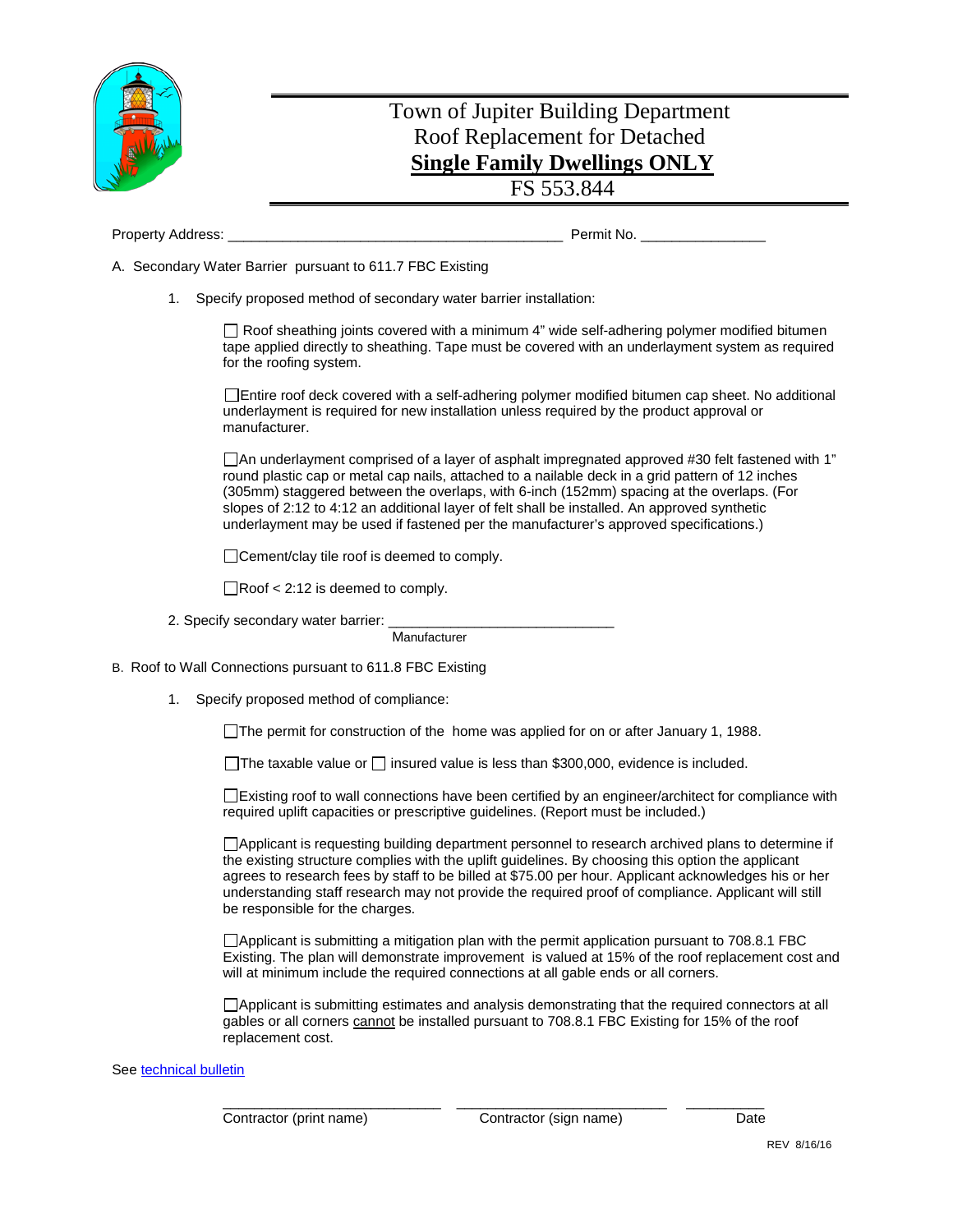

**RAS 119**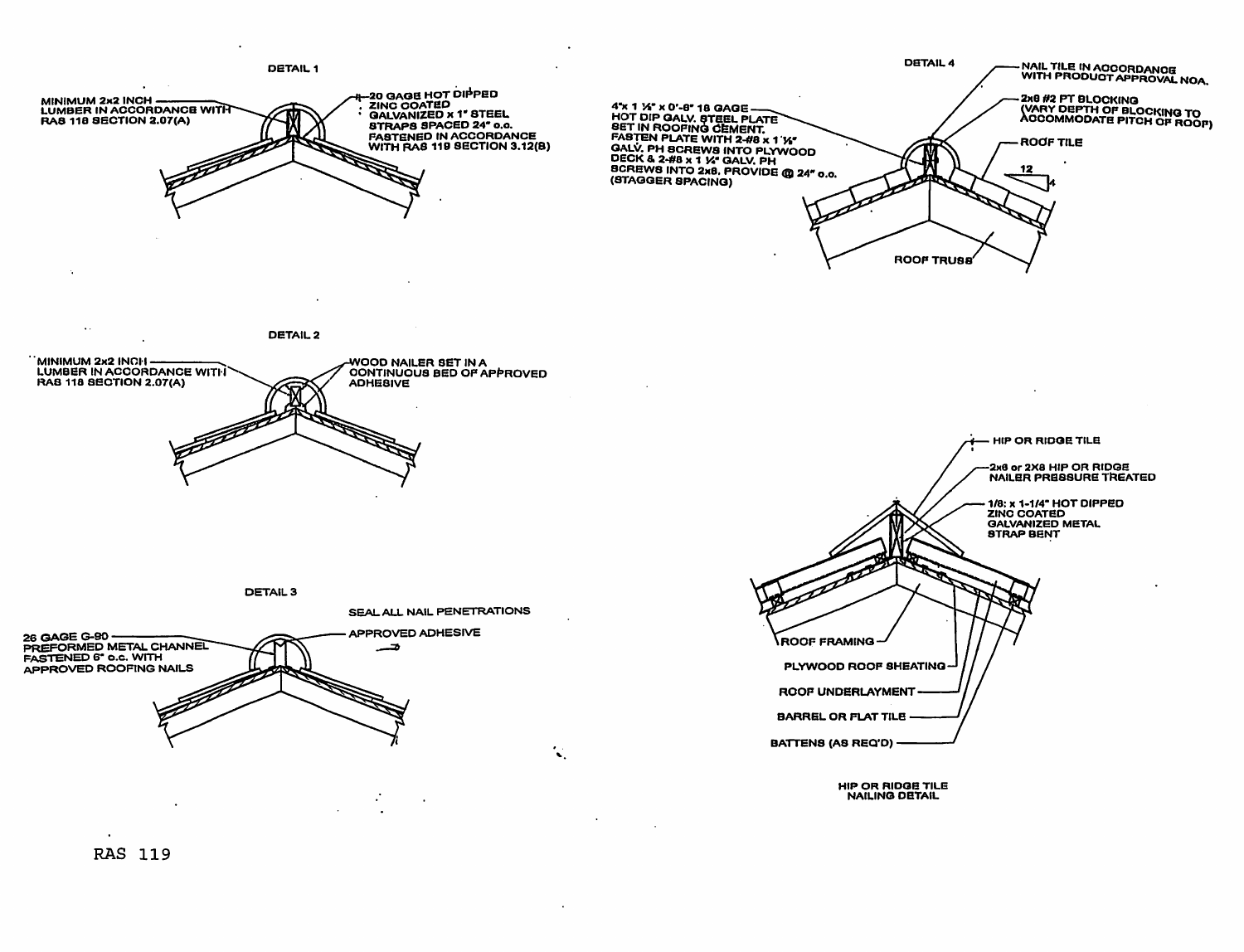# **5th EDITION REVISED**

|       | Inches on Center<br>Two - Rows in Field L |                       |        |                       |        |                       |               | Three -Rows in Field $^2$                 |                |                       | Four - Rows in Field 3 |                       |              |                       |  |  |
|-------|-------------------------------------------|-----------------------|--------|-----------------------|--------|-----------------------|---------------|-------------------------------------------|----------------|-----------------------|------------------------|-----------------------|--------------|-----------------------|--|--|
| Field | Lap                                       | Backnail<br>Cap Sheet |        | 15/32 Inch            |        | $19/32$ inch          |               | 15/32 Inch                                |                | $19/32$ inch          |                        | $15/32$ lnch          | $19/32$ inch |                       |  |  |
|       |                                           |                       | Smooth | Deformed <sup>4</sup> | Smooth | Deformed <sup>4</sup> |               | Deformed <sup>4</sup><br>Smooth<br>Smooth |                | Deformed <sup>4</sup> | Smooth                 | Deformed <sup>4</sup> | Smooth       | Deformed <sup>4</sup> |  |  |
| 12    | 6                                         | 12                    | 41.6   | 47.4                  | 52.7   | 60.0                  | 49.6          | 56.5                                      | 62.9           | 71.5                  | 58.6                   | 66.6                  | 74.2         | 84.3                  |  |  |
| Ш     | 6                                         | 12                    | 43.I   | 49.I                  | 54.6   | 62.1                  | 51.8          | 58.9<br>74.6<br>65.6                      |                |                       | 61.4                   | 69.9                  | 77.8         | 88.5                  |  |  |
| 10    | 6                                         | 12                    | 44.9   | 51.0                  | 56.8   | 64.6                  | 54.4<br>61.9  |                                           | 68.9           | 78.3                  | 64.9                   | 73.9                  |              | 93.5                  |  |  |
| 9     | 6                                         | 12                    | 47.0   | 53.5                  | 59.5   | 67.7                  | 57.6          | 65.5<br>72.9                              |                | 82.9                  | 69.2                   | 78.7                  | 87.6         | 99.6                  |  |  |
| 8     | 6                                         | 12                    | 49.6   | 56.5                  | 62.9   | 71.5                  | 61.5<br>70.0  |                                           | 78.O           | 88.6                  |                        | 744<br>84.7           |              | 107.2                 |  |  |
|       | 6                                         | I2                    | 53.0   | 60.3                  | 67.2   | 76.4                  | 66.6          | 75.8                                      | 84.4           | 96.0                  | 81.3                   | 92.4                  | 102.9        | 117.0                 |  |  |
| 6     | 6                                         | 12                    | 57.6   | 65.5                  | 72.9   | 82.9                  | 73.5          | 83.6                                      | 93.0           | 105.8                 | 90.3                   | 102.8                 | 114.4        | 130.1                 |  |  |
|       | 6                                         | 12                    | 63.9   | 72.7                  | 0.18   | 92.0                  | 83.0          | 94.4                                      | 105.1          | 119.5                 | 103.0                  | $\overline{117.2}$    | 130.5        | 148.4                 |  |  |
| 4     | 6                                         | 12.                   | 73.5   | 83.6                  | 93.0   | 105.8                 | 110.7<br>97.3 |                                           | 123.2<br>140.1 |                       | 122.1<br>138.9         |                       | 154,6        | 175.8                 |  |  |
|       | 6                                         | 12                    | 89.3   | 101.6                 | 113.2  | 128.6                 | 121.1         | 137.8                                     | 153.4          | 174.4                 | 153.9                  | 175.1                 | 194.9        | 221.6                 |  |  |

**TABLE I** Allowable Uplift Resistance for Anchor Sheet Attachment (psf) Two-Ply Underlayment Fastening System

Notes: I - Two rows staggered in the field, one row at the lap, and one row at the top edge of the cap sheet

2 - Three rows staggered in the field, one row at the lap, and one row at the top edge of the cap sheet

3 - Three rows staggered in the field, one row at the lap, and one row at the top edge of the cap sheet

4 - Deformed shank is inclusive of either ring or screw shank nail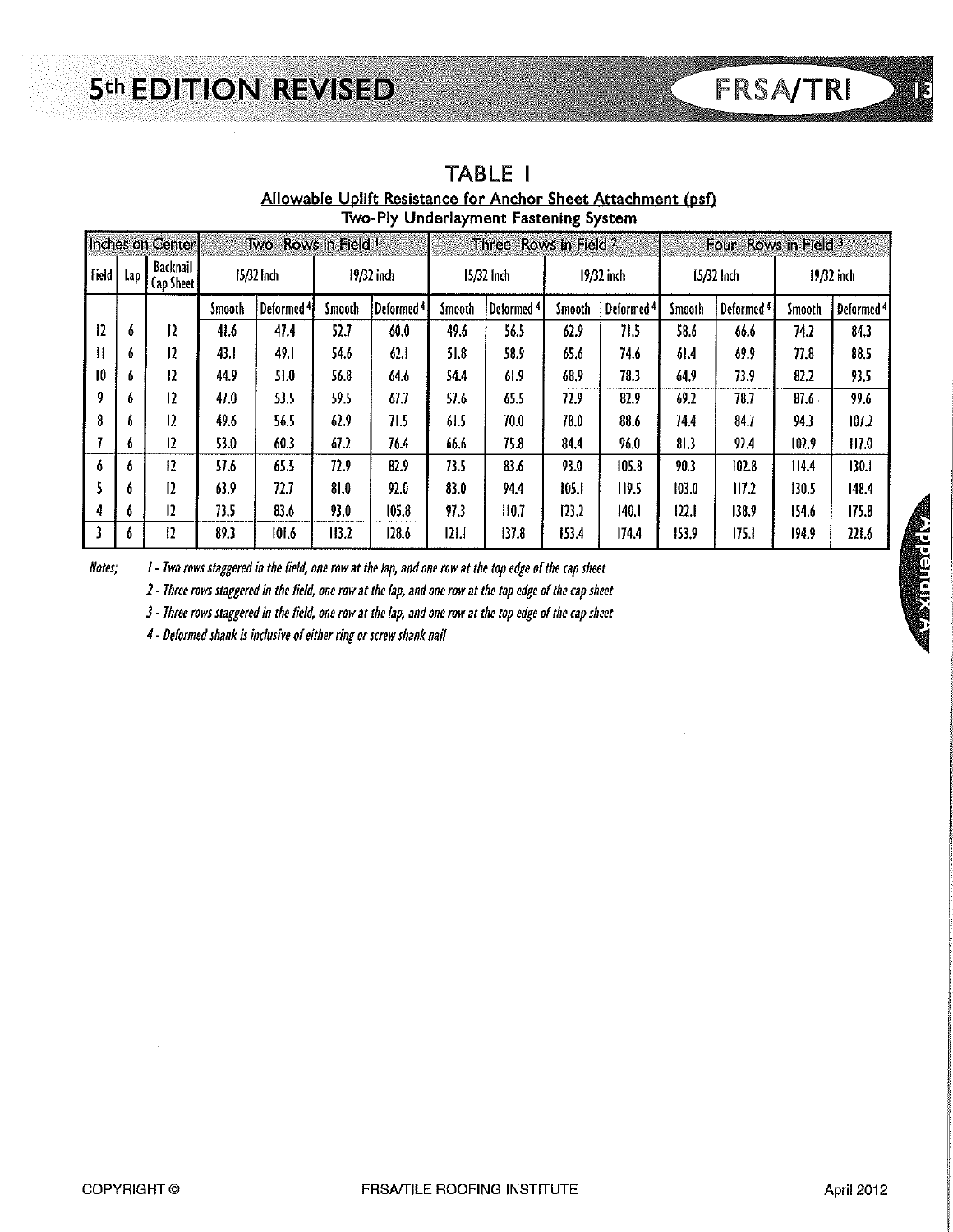## TABLE IA

Underlayment Table For Foam Adhesive and Mortar Set System and Hip and Ridge Design Pressures Required Design Pressures for Category II Buildings having a 2:12 and Greater pitch per ASCE 7-2010 (psf)

| <b>Exposure B</b> | Basic Wind Speed in MPH                                   |      |      |                         |       |                  |       |        |  |  |  |  |  |  |
|-------------------|-----------------------------------------------------------|------|------|-------------------------|-------|------------------|-------|--------|--|--|--|--|--|--|
|                   | 140<br>120<br><b>FO</b><br>150<br>160<br>170<br><b>KO</b> |      |      |                         |       |                  |       |        |  |  |  |  |  |  |
| MRH               |                                                           |      |      |                         |       |                  |       | UQO)   |  |  |  |  |  |  |
| 15                | 36.6                                                      | 42.9 | 49.8 | 57.2                    | 65.0  | 73.4             | 82.3  | 91.7   |  |  |  |  |  |  |
| 20                | 36.6                                                      | 42.9 | 49.8 | 57.2                    | 65.0  | 73.4             | 82.3  | 91.7   |  |  |  |  |  |  |
| 25                | 36.6                                                      | 42.9 | 49.8 | 57.2                    | 65.0  | 73.4             | 82.3  | 91.7   |  |  |  |  |  |  |
| 30                | 36.6                                                      | 42.9 | 49.8 | 57.2                    | 65.0  | 73.4             | 82.3  | 91.7   |  |  |  |  |  |  |
| 35                | 38.2                                                      | 44.8 | 51.9 | 59.6                    | 67.8  | 76.6             | 85.8  | 95.7   |  |  |  |  |  |  |
| 40                | 39.7                                                      | 46.6 | 54.I | 62.1                    | 70.6  | 79.7             | 89.4  | 99.6   |  |  |  |  |  |  |
| 45                | 40.8                                                      | 47.7 | 55.5 | 63.7                    | 72.5  | 81.8             | 91.7  | 102.2  |  |  |  |  |  |  |
| 50                | 42.3                                                      | 49.7 | 57.6 | 66.I                    | 75.3  | 85.0             | 95.3  | 06.1   |  |  |  |  |  |  |
| 55                | 43.4                                                      | 50.8 | 59.0 | 67.8                    | 77.1  | 87.1             | 97.6  | 108.8  |  |  |  |  |  |  |
| 60                | 44.4                                                      | 52.1 | 60.5 | 69.4                    | 79.0  | 89.2             | 100.0 | 111.4  |  |  |  |  |  |  |
| <b>Exposure C</b> |                                                           |      |      | Basic Wind Speed in MPH |       |                  |       |        |  |  |  |  |  |  |
| <b>MRH</b>        | 120                                                       | IEO  | 140  | 150                     | 160   | $\overline{170}$ | 180   | 120    |  |  |  |  |  |  |
| 15                | 44.4                                                      | 52.1 | 60.5 | 69.4                    | 79.0  | 89.2             | 100.0 | 111.4  |  |  |  |  |  |  |
| 20                | 47.0                                                      | 55.2 | 64.0 | 73.5                    | 83.6  | 94.4             | 105.8 | 117.9  |  |  |  |  |  |  |
| 25                | 49.1                                                      | 57.7 | 66.9 | 76.8                    | 87.3  | 98.6             | 110.5 | 123.2  |  |  |  |  |  |  |
| 30                | 51.2                                                      | 60.1 | 69.7 | 80.0                    | 91.1  | 102.8            | 115.2 | 128.4  |  |  |  |  |  |  |
| 35                | 52.8                                                      | 62.0 | 71.9 | 82.5                    | 93.8  | 105.9            | 118.8 | 132.3  |  |  |  |  |  |  |
| 40                | 54.4                                                      | 63.8 | 74.0 | 84.9                    | 96.6  | 109.1            | 122.3 | 136.3  |  |  |  |  |  |  |
| 45                | 55.4                                                      | 65.0 | 75.4 | 86.6                    | 98.5  | 111.2            | 124.7 | 138.9  |  |  |  |  |  |  |
| 50                | 57.0                                                      | 66.9 | 77.5 | 89.0                    | 101.3 | 114.3            | 128.2 | 142.8  |  |  |  |  |  |  |
| 55                | 58.0                                                      | 68.I | 79.0 | 90.6                    | 103.1 | 116.4            | 130.5 | 145.4  |  |  |  |  |  |  |
| 60                | 59.1                                                      | 69.3 | 80.4 | 92.3                    | 105.0 | 118.5            | 132.9 | 148. I |  |  |  |  |  |  |
| Exposure D        |                                                           |      |      | Basic Wind Speed in MPH |       |                  |       |        |  |  |  |  |  |  |
| <b>MRH</b>        | 120                                                       | 130  | 140  | 150                     | 160   | 170              | 180   | 190    |  |  |  |  |  |  |
| 15                | 53.8                                                      | 63.2 | 73.3 | 84.I                    | 95.7  | 108.0            | 123.1 | 135.0  |  |  |  |  |  |  |
| 20                | 56.4                                                      | 66.2 | 76.8 | 88.2                    | 100.4 | 113.3            | 127.0 | 141.5  |  |  |  |  |  |  |
| 25                | 58.5                                                      | 68.7 | 79.7 | 91.5                    | 104.1 | 117.5            | 131.7 | 146.8  |  |  |  |  |  |  |
| 30                | 60.6                                                      | 71.2 | 82.5 | 94.7                    | 107.8 | 121.7            | 136.4 | 152.0  |  |  |  |  |  |  |
| 35                | 62.2                                                      | 73.0 | 84.7 | 97.2                    | 110.6 | 124.8            | 139.9 | 155.9  |  |  |  |  |  |  |
| 40                | 63.8                                                      | 74.8 | 86.8 | 99.6                    | 113.4 | 128.0            | 143.5 | 159.9  |  |  |  |  |  |  |
| 45                | 65.3                                                      | 76.7 | 88.9 | 102.1                   | 116.1 | 131.1            | 147.0 | 163.8  |  |  |  |  |  |  |
| 50                | 66.4                                                      | 77.9 | 90.3 | 103.7                   | 118.0 | 133.2            | 149.3 | 166.4  |  |  |  |  |  |  |
| 55                | 67.4                                                      | 79.1 | 91.8 | 105.3                   | 119.9 | 135.2            | 151.7 | 169.0  |  |  |  |  |  |  |
| 60                | 68.5                                                      | 80.4 | 93.2 | 107.0                   | 121.7 | 137.4            | 154.1 | 171.6  |  |  |  |  |  |  |

For Other Category Structures Refer to ASCE 7-10. MRH=Mean Roof Height in Feet

**FRSA/TRI**